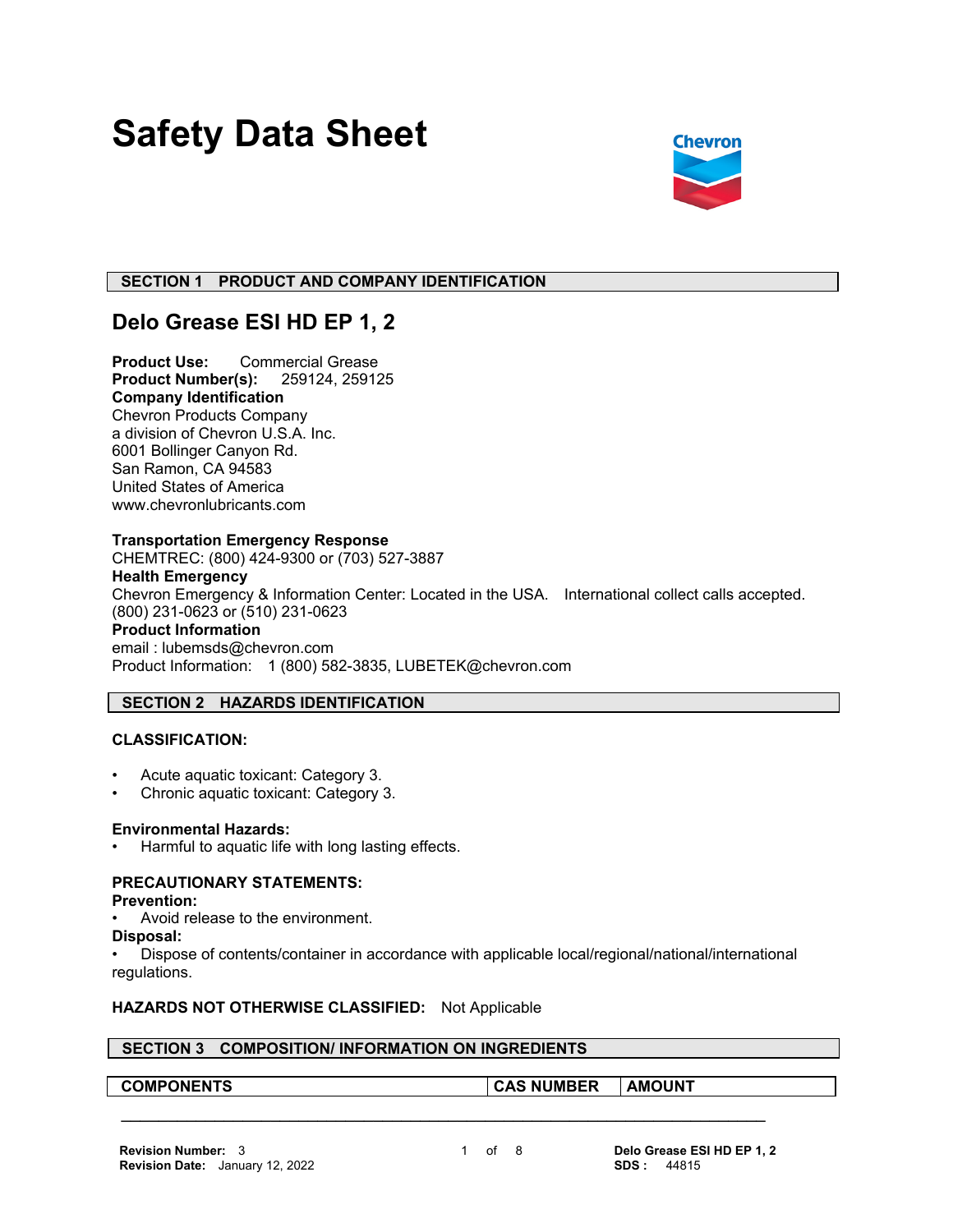| Highly refined mineral oil (C15 - C50)           | Mixture    | 50 - 99 %weight    |
|--------------------------------------------------|------------|--------------------|
| Phosphorodithioic acid, mixed O,O-bis(iso-Bu and | 68457-79-4 | $1 - 5$ % weight   |
| pentyl) esters, zinc salts                       |            |                    |
| Distillates (petroleum), hydrotreated middle     | 64742-46-7 | 1 - 5 % weight     |
| Phosphoric acid ester, amine salt                | Mixture    | $0.1 - 1$ % weight |

#### **SECTION 4 FIRST AID MEASURES**

#### **Description of first aid measures**

**Eye:** No specific first aid measures are required. As a precaution, remove contact lenses, if worn, and flush eyes with water.

**Skin:** Wash skin with water immediately and remove contaminated clothing and shoes. Get medical attention if any symptoms develop. To remove the material from skin, use soap and water. Discard contaminated clothing and shoes or thoroughly clean before reuse.

**Ingestion:** No specific first aid measures are required. Do not induce vomiting. As a precaution, get medical advice.

**Inhalation:** No specific first aid measures are required. If exposed to excessive levels of material in the air, move the exposed person to fresh air. Get medical attention if coughing or respiratory discomfort occurs.

#### **Most important symptoms and effects, both acute and delayed IMMEDIATE HEALTH EFFECTS**

**Eye:** Not expected to cause prolonged or significant eye irritation.

**Skin:** Skin contact may cause drying or defatting of the skin. Symptoms may include pain, itching, discoloration, swelling, and blistering. High-Pressure Equipment Information: Accidental high-velocity injection under the skin of materials of this type may result in serious injury. Seek medical attention at once should an accident like this occur. The initial wound at the injection site may not appear to be serious at first; but, if left untreated, could result in disfigurement or amputation of the affected part.

 Contact with the skin is not expected to cause an allergic skin response. Not expected to be harmful to internal organs if absorbed through the skin.

**Ingestion:** Not expected to be harmful if swallowed.

**Inhalation:** Not expected to be harmful if inhaled. Contains a petroleum-based mineral oil. May cause respiratory irritation or other pulmonary effects following prolonged or repeated inhalation of oil mist at airborne levels above the recommended mineral oil mist exposure limit. Symptoms of respiratory irritation may include coughing and difficulty breathing.

#### **DELAYED OR OTHER HEALTH EFFECTS:** Not classified

#### **Indication of any immediate medical attention and special treatment needed**

**Note to Physicians:** In an accident involving high-pressure equipment, this product may be injected under the skin. Such an accident may result in a small, sometimes bloodless, puncture wound. However, because of its driving force, material injected into a fingertip can be deposited into the palm of the hand. Within 24 hours, there is usually a great deal of swelling, discoloration, and intense throbbing pain. Immediate treatment at a surgical emergency center is recommended.

#### **SECTION 5 FIRE FIGHTING MEASURES**

**EXTINGUISHING MEDIA:** Use water fog, foam, dry chemical or carbon dioxide (CO2) to extinguish flames.

 **\_\_\_\_\_\_\_\_\_\_\_\_\_\_\_\_\_\_\_\_\_\_\_\_\_\_\_\_\_\_\_\_\_\_\_\_\_\_\_\_\_\_\_\_\_\_\_\_\_\_\_\_\_\_\_\_\_\_\_\_\_\_\_\_\_\_\_\_\_**

#### **PROTECTION OF FIRE FIGHTERS:**

**Fire Fighting Instructions:** This material will burn although it is not easily ignited. See Section 7 for proper handling and storage. For fires involving this material, do not enter any enclosed or confined fire space without proper protective equipment, including self-contained breathing apparatus.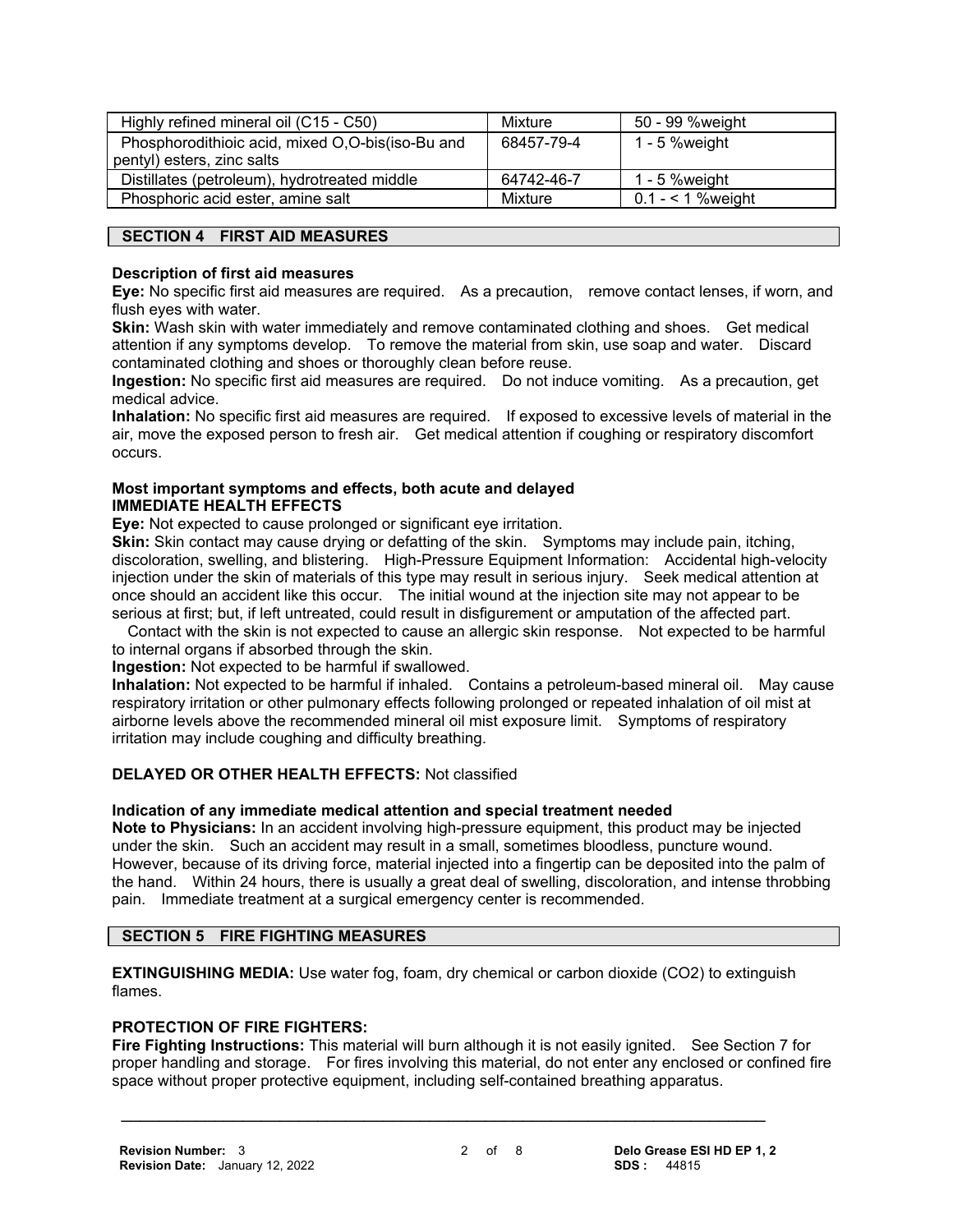**Combustion Products:** Highly dependent on combustion conditions. A complex mixture of airborne solids, liquids, and gases including carbon monoxide, carbon dioxide, and unidentified organic compounds will be evolved when this material undergoes combustion. Combustion may form oxides of: Nitrogen, Zinc, Lithium, Phosphorus, Sulfur, Boron.

#### **SECTION 6 ACCIDENTAL RELEASE MEASURES**

**Protective Measures:** Eliminate all sources of ignition in vicinity of spilled material.

**Spill Management:** Clean up spills immediately, observing precautions in Exposure Controls/Personal Protection section. Stop the source of the release if you can do it without risk. Contain release to prevent further contamination of soil, surface water or groundwater. Clean up spill as soon as possible, observing precautions in Exposure Controls/Personal Protection. Use appropriate techniques such as applying non-combustible absorbent materials or pumping. Where feasible and appropriate, remove contaminated soil. Place contaminated materials in disposable containers and dispose of in a manner consistent with applicable regulations.

**Reporting:** Report spills to local authorities and/or the U.S. Coast Guard's National Response Center at (800) 424-8802 as appropriate or required.

#### **SECTION 7 HANDLING AND STORAGE**

**General Handling Information:** Avoid contaminating soil or releasing this material into sewage and drainage systems and bodies of water.

**Precautionary Measures:** Do not get in eyes, on skin, or on clothing. Wash thoroughly after handling. Keep out of the reach of children.

**Static Hazard:** Electrostatic charge may accumulate and create a hazardous condition when handling this material. To minimize this hazard, bonding and grounding may be necessary but may not, by themselves, be sufficient. Review all operations which have the potential of generating and accumulating an electrostatic charge and/or a flammable atmosphere (including tank and container filling, splash filling, tank cleaning, sampling, gauging, switch loading, filtering, mixing, agitation, and vacuum truck operations) and use appropriate mitigating procedures.

**Container Warnings:** Container is not designed to contain pressure. Do not use pressure to empty container or it may rupture with explosive force. Empty containers retain product residue (solid, liquid, and/or vapor) and can be dangerous. Do not pressurize, cut, weld, braze, solder, drill, grind, or expose such containers to heat, flame, sparks, static electricity, or other sources of ignition. They may explode and cause injury or death. Empty containers should be completely drained, properly closed, and promptly returned to a drum reconditioner or disposed of properly.

#### **SECTION 8 EXPOSURE CONTROLS/PERSONAL PROTECTION**

#### **GENERAL CONSIDERATIONS:**

Consider the potential hazards of this material (see Section 2), applicable exposure limits, job activities, and other substances in the work place when designing engineering controls and selecting personal protective equipment. If engineering controls or work practices are not adequate to prevent exposure to harmful levels of this material, the personal protective equipment listed below is recommended. The user should read and understand all instructions and limitations supplied with the equipment since protection is usually provided for a limited time or under certain circumstances.

#### **ENGINEERING CONTROLS:**

Use in a well-ventilated area.

#### **PERSONAL PROTECTIVE EQUIPMENT**

**Eye/Face Protection:** No special eye protection is normally required. Where splashing is possible, wear safety glasses with side shields as a good safety practice.

**Skin Protection:** Wear protective clothing to prevent skin contact. Selection of protective clothing may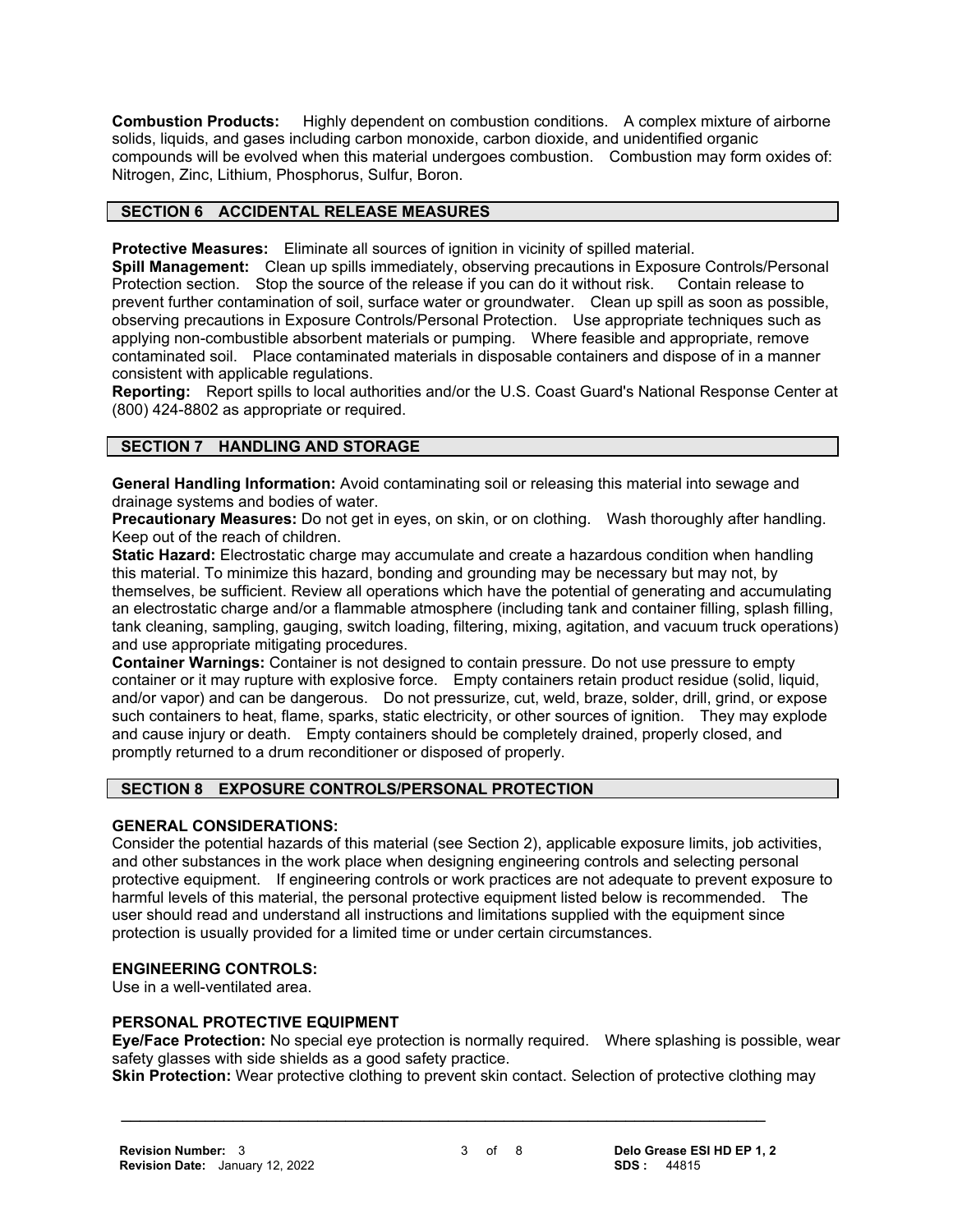include gloves, apron, boots, and complete facial protection depending on operations conducted. Suggested materials for protective gloves include: Neoprene, Nitrile Rubber, Silver Shield, Viton. **Respiratory Protection:** No respiratory protection is normally required.

If user operations generate an oil mist, determine if airborne concentrations are below the occupational exposure limit for mineral oil mist. If not, wear an approved respirator that provides adequate protection from the measured concentrations of this material. For air-purifying respirators use a particulate cartridge.

Use a positive pressure air-supplying respirator in circumstances where air-purifying respirators may not provide adequate protection.

#### **Component Agency Form TWA STEL Ceiling Notation** Highly refined mineral oil (C15 - C50)  $ACGIH$   $\left[-\right]$   $\left|5 \text{ mg/m3}\right|$   $\left|10 \text{ mg/m3}\right|$ Highly refined mineral oil (C15 - C50)  $\overline{OSHA Z-1}$  -  $\overline{5}$  mg/m3 - - -Distillates (petroleum), hydrotreated middle ACGIH Inhalable fraction  $5 \text{ mg/m3}$  --  $\vert -\vert -\vert -\vert -\vert -\vert -\vert$

#### **Occupational Exposure Limits:**

Consult local authorities for appropriate values.

#### **SECTION 9 PHYSICAL AND CHEMICAL PROPERTIES**

#### **Attention: the data below are typical values and do not constitute a specification.**

**Color:** Red to purple **Physical State:** Semi-solid **Odor:** Petroleum odor **Odor Threshold:** No data available<br>**pH:** Not Applicable **Not Applicable Vapor Pressure:** No data available **Vapor Density (Air = 1):** No data available **Initial Boiling Point:** No data available **Solubility:** Soluble in hydrocarbon solvents; insoluble in water. **Freezing Point:** Not Applicable **Melting Point:** No data available **Density:** No data available **Viscosity:** 22 mm2/s @ 100°C (212°F) (Minimum) **Coefficient of Therm. Expansion / °F:** No data available **Evaporation Rate:** No data available **Decomposition temperature:** No data available **Octanol/Water Partition Coefficient:** No data available

#### **FLAMMABLE PROPERTIES:**

**Flammability (solid, gas):** No Data Available

**Flashpoint:** (Cleveland Open Cup) 204 °C (399 °F) (Minimum) **Autoignition:** No data available **Flammability (Explosive) Limits (% by volume in air):** Lower: Not Applicable Upper: Not Applicable

#### **SECTION 10 STABILITY AND REACTIVITY**

**Reactivity:** May react with strong acids or strong oxidizing agents, such as chlorates, nitrates, peroxides, etc.

 **\_\_\_\_\_\_\_\_\_\_\_\_\_\_\_\_\_\_\_\_\_\_\_\_\_\_\_\_\_\_\_\_\_\_\_\_\_\_\_\_\_\_\_\_\_\_\_\_\_\_\_\_\_\_\_\_\_\_\_\_\_\_\_\_\_\_\_\_\_**

**Chemical Stability:** This material is considered stable under normal ambient and anticipated storage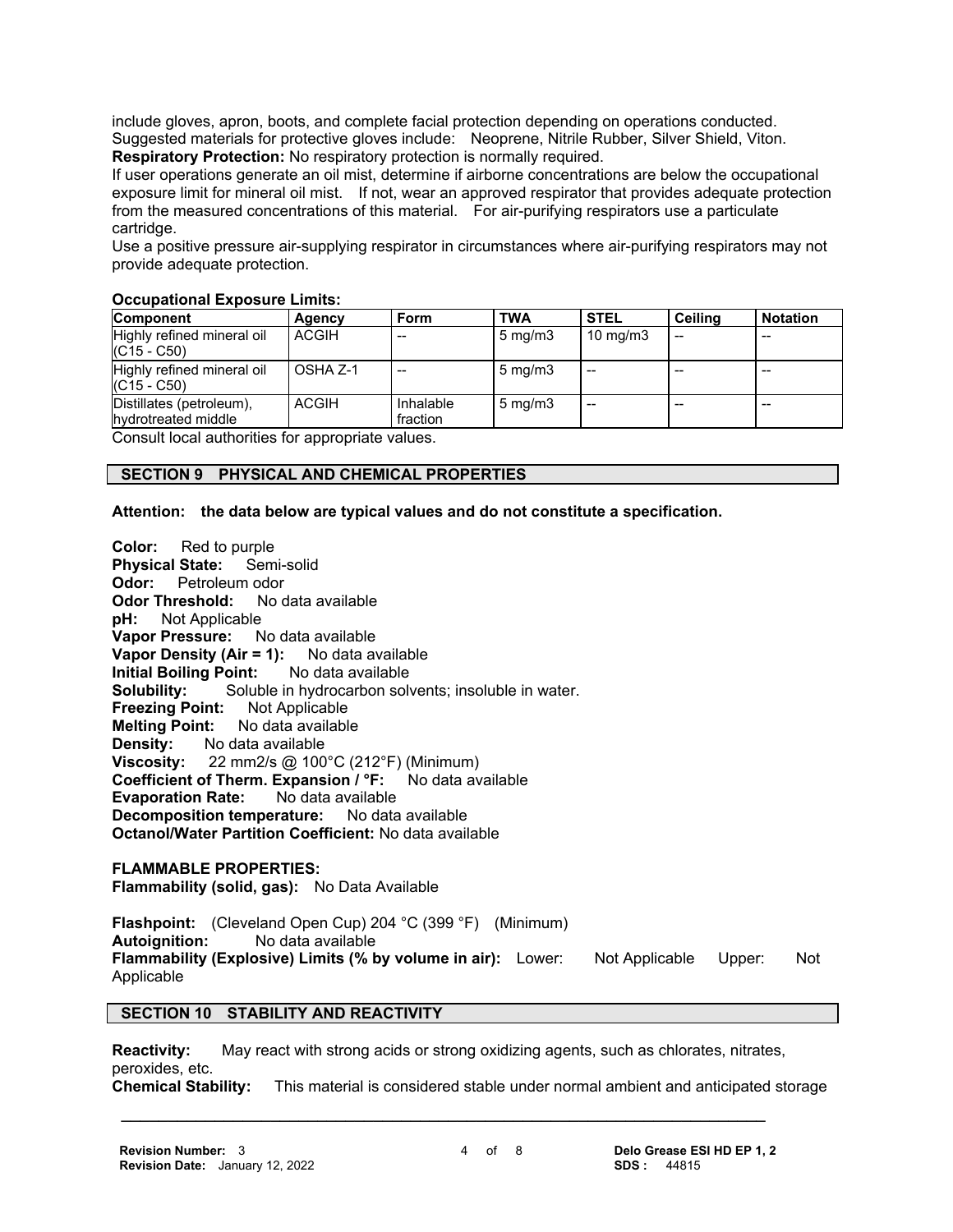and handling conditions of temperature and pressure.

**Incompatibility With Other Materials: Not applicable** 

**Hazardous Decomposition Products:** Hydrogen Sulfide (Elevated temperatures), Alkyl Mercaptans (Elevated temperatures)

**Hazardous Polymerization:** Hazardous polymerization will not occur.

### **SECTION 11 TOXICOLOGICAL INFORMATION**

#### **Information on toxicological effects**

**Serious Eye Damage/Irritation:** The material is not considered an eye irritant. The product has not been tested. The statement is based on evaluation of data for similar materials.

**Skin Corrosion/Irritation:** The material is not considered a skin irritant. The product has not been tested. The statement is based on evaluation of data for similar materials.

**Skin Sensitization:** The material is not considered a skin sensitizer. The product has not been tested. The statement is based on evaluation of data for similar materials or product components.

**Acute Dermal Toxicity:** The material is not considered a dermal toxicant. The product has not been tested. The statement is based on evaluation of data for similar materials.

**Acute Oral Toxicity:** The material is not considered an oral toxicant. The product has not been tested. The statement is based on evaluation of data for similar materials.

**Acute Inhalation Toxicity:** The material is not considered an inhalation toxicant. The product has not been tested. The statement is based on evaluation of data for similar materials or product components. **Acute Toxicity Estimate:** Not Determined

**Germ Cell Mutagenicity:** The material is not considered a mutagen. The product has not been tested. The statement is based on evaluation of data for similar materials or product components.

**Carcinogenicity:** The material is not considered a carcinogen. The product has not been tested. The statement is based on evaluation of data for similar materials or product components.

**Reproductive Toxicity:** The material is not considered a reproductive toxicant. The product has not been tested. The statement is based on evaluation of data for similar materials or product components.

**Specific Target Organ Toxicity - Single Exposure:** The material is not considered a target organ toxicant (single exposure). The product has not been tested. The statement is based on evaluation of data for similar materials or product components.

**Specific Target Organ Toxicity - Repeated Exposure:** The material is not considered a target organ toxicant (repeated exposure). The product has not been tested. The statement is based on evaluation of data for similar materials or product components.

**Aspiration Hazard:** The material is not considered an aspiration hazard.

#### **ADDITIONAL TOXICOLOGY INFORMATION:**

 This product contains petroleum base oils which may be refined by various processes including severe solvent extraction, severe hydrocracking, or severe hydrotreating. None of the oils requires a cancer warning under the OSHA Hazard Communication Standard (29 CFR 1910.1200). These oils have not been listed in the National Toxicology Program (NTP) Annual Report nor have they been classified by the International Agency for Research on Cancer (IARC) as; carcinogenic to humans (Group 1), probably carcinogenic to humans (Group 2A), or possibly carcinogenic to humans (Group 2B).

 These oils have not been classified by the American Conference of Governmental Industrial Hygienists (ACGIH) as: confirmed human carcinogen (A1), suspected human carcinogen (A2), or confirmed animal carcinogen with unknown relevance to humans (A3).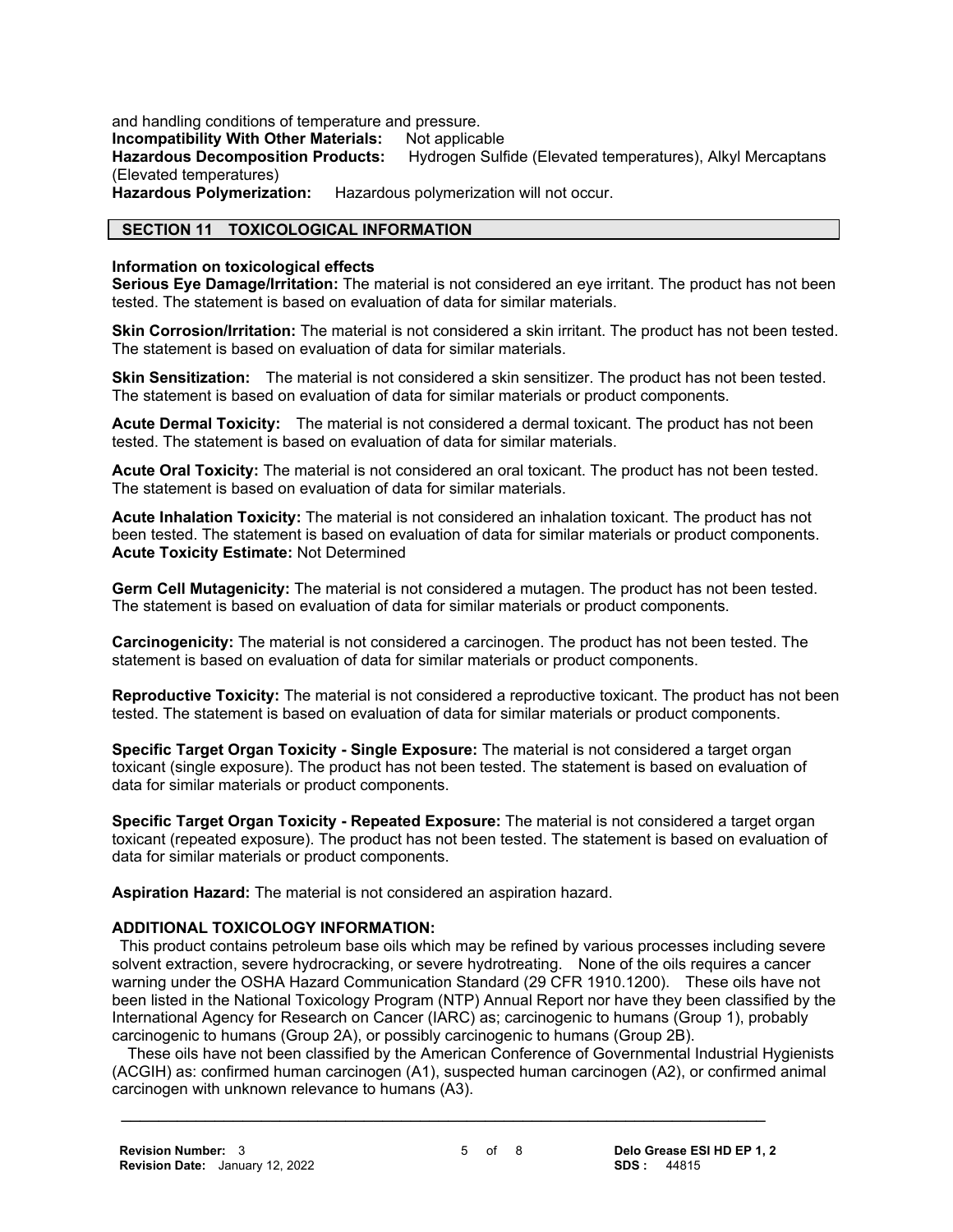#### **SECTION 12 ECOLOGICAL INFORMATION**

#### **ECOTOXICITY**

This material is expected to be harmful to aquatic organisms and may cause long-term adverse effects in the aquatic environment.

The product has not been tested. The statement has been derived from the properties of the individual components.

#### **MOBILITY**

No data available.

#### **PERSISTENCE AND DEGRADABILITY**

This material is not expected to be readily biodegradable. The product has not been tested. The statement has been derived from the properties of the individual components.

#### **POTENTIAL TO BIOACCUMULATE**

Bioconcentration Factor: No data available. Octanol/Water Partition Coefficient: No data available

#### **SECTION 13 DISPOSAL CONSIDERATIONS**

Use material for its intended purpose or recycle if possible. Oil collection services are available for used oil recycling or disposal. Place contaminated materials in containers and dispose of in a manner consistent with applicable regulations. Contact your sales representative or local environmental or health authorities for approved disposal or recycling methods.

#### **SECTION 14 TRANSPORT INFORMATION**

The description shown may not apply to all shipping situations. Consult 49CFR, or appropriate Dangerous Goods Regulations, for additional description requirements (e.g., technical name) and modespecific or quantity-specific shipping requirements.

**DOT Shipping Description:** NOT REGULATED AS HAZARDOUS MATERIAL UNDER 49 CFR

**IMO/IMDG Shipping Description:** NOT REGULATED AS DANGEROUS GOODS FOR TRANSPORT UNDER THE IMDG CODE

**ICAO/IATA Shipping Description:** NOT REGULATED AS DANGEROUS GOODS FOR TRANSPORT UNDER ICAO

**Transport in bulk according to Annex II of MARPOL 73/78 and the IBC code:** Not applicable

#### **SECTION 15 REGULATORY INFORMATION**

#### **EPCRA 311/312 CATEGORIES:** Not applicable

#### **REGULATORY LISTS SEARCHED:**

| 01-1=IARC Group 1   | 05=MA RTK       |
|---------------------|-----------------|
| 01-2A=IARC Group 2A | 06=NJ RTK       |
| 01-2B=IARC Group 2B | 07=PA RTK       |
| 02=NTP Carcinogen   | $08-1=TSCA5(e)$ |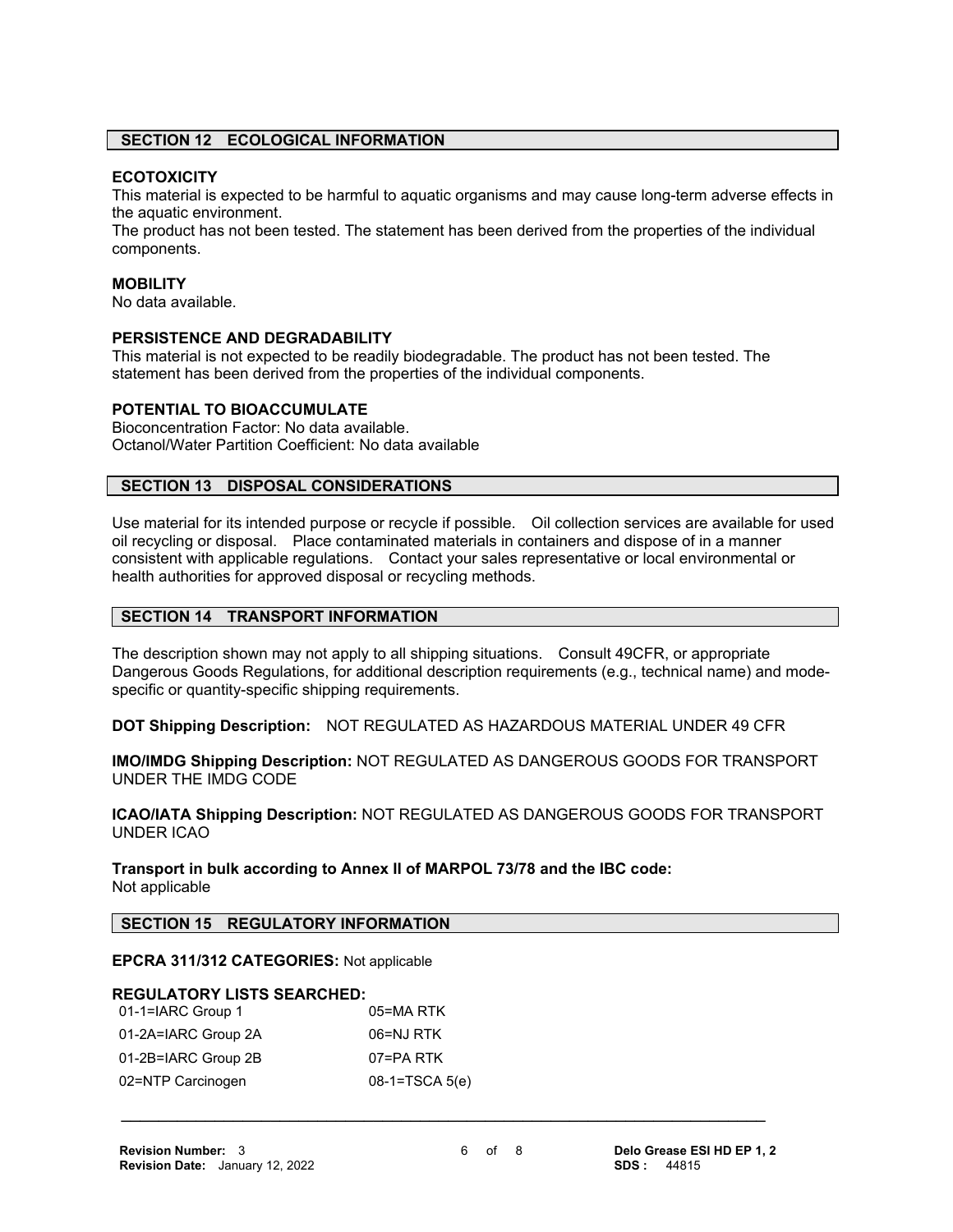| 03=EPCRA 313         |  |
|----------------------|--|
| 04=CA Proposition 65 |  |

08-2=TSCA 12(b)

The following components of this material are found on the regulatory lists indicated. Distillates (petroleum), hydrotreated middle 01-1, 02, 05, 07 Phosphorodithioic acid, mixed O,O-bis(iso-Bu and 03, 06, 07 pentyl) esters, zinc salts

#### **CHEMICAL INVENTORIES:**

All components comply with the following chemical inventory requirements: AIIC (Australia), DSL (Canada), IECSC (China), PICCS (Philippines), TSCA (United States).

One or more components does not comply with the following chemical inventory requirements: ENCS (Japan), KECI (Korea).

#### **NEW JERSEY RTK CLASSIFICATION:**

Under the New Jersey Right-to-Know Act L. 1983 Chapter 315 N.J.S.A. 34:5A-1 et. seq., the product is to be identified as follows: PETROLEUM OIL (Grease)

#### **SECTION 16 OTHER INFORMATION**

**NFPA RATINGS:** Health: 0 Flammability: 1 Reactivity: 0

**HMIS RATINGS:** Health: 1 Flammability: 1 Reactivity: 0 (0-Least, 1-Slight, 2-Moderate, 3-High, 4-Extreme, PPE:- Personal Protection Equipment Index recommendation, \*- Chronic Effect Indicator). These values are obtained using the guidelines or published evaluations prepared by the National Fire Protection Association (NFPA) or the National Paint and Coating Association (for HMIS ratings).

**REVISION STATEMENT:** SECTION 02 - Environmental Classification information was added.

SECTION 02 - Environmental Classification information was deleted.

- SECTION 02 Hazard Statements information was added.
- SECTION 02 Hazard Statements information was deleted.
- SECTION 02 Precautionary Statements information was added.
- SECTION 02 Precautionary Statements information was deleted.
- SECTION 03 Composition information was modified.
- SECTION 08 Occupational Exposure Limit Table information was modified.
- SECTION 11 Carcinogenicity information was added.
- SECTION 11 Germ Cell Mutagenicity information was added.
- SECTION 11 Reproductive Toxicity information was added.
- SECTION 11 Specific Target Organ Toxicity Repeated Exposure information was added.
- SECTION 11 Specific Target Organ Toxicity Single Exposure information was added.
- SECTION 11 Toxicological Information information was added.
- SECTION 11 Toxicological Information information was modified.
- SECTION 12 Ecological Information information was added.
- SECTION 12 Ecological Information information was deleted.
- SECTION 15 Chemical Inventories information was modified.
- SECTION 15 Regulatory Information information was added.
- SECTION 15 Regulatory Information information was modified.

### **Revision Date:** January 12, 2022

### **ABBREVIATIONS THAT MAY HAVE BEEN USED IN THIS DOCUMENT:**

| $\mathbf{r}$<br>-- | - | Limit<br>Value<br>shold | TWA | $\overline{\phantom{0}}$ | ıme<br>- Weinhter'<br>rage<br>$\sqrt{1 + \frac{1}{2}}$ |
|--------------------|---|-------------------------|-----|--------------------------|--------------------------------------------------------|
|                    |   |                         |     |                          |                                                        |